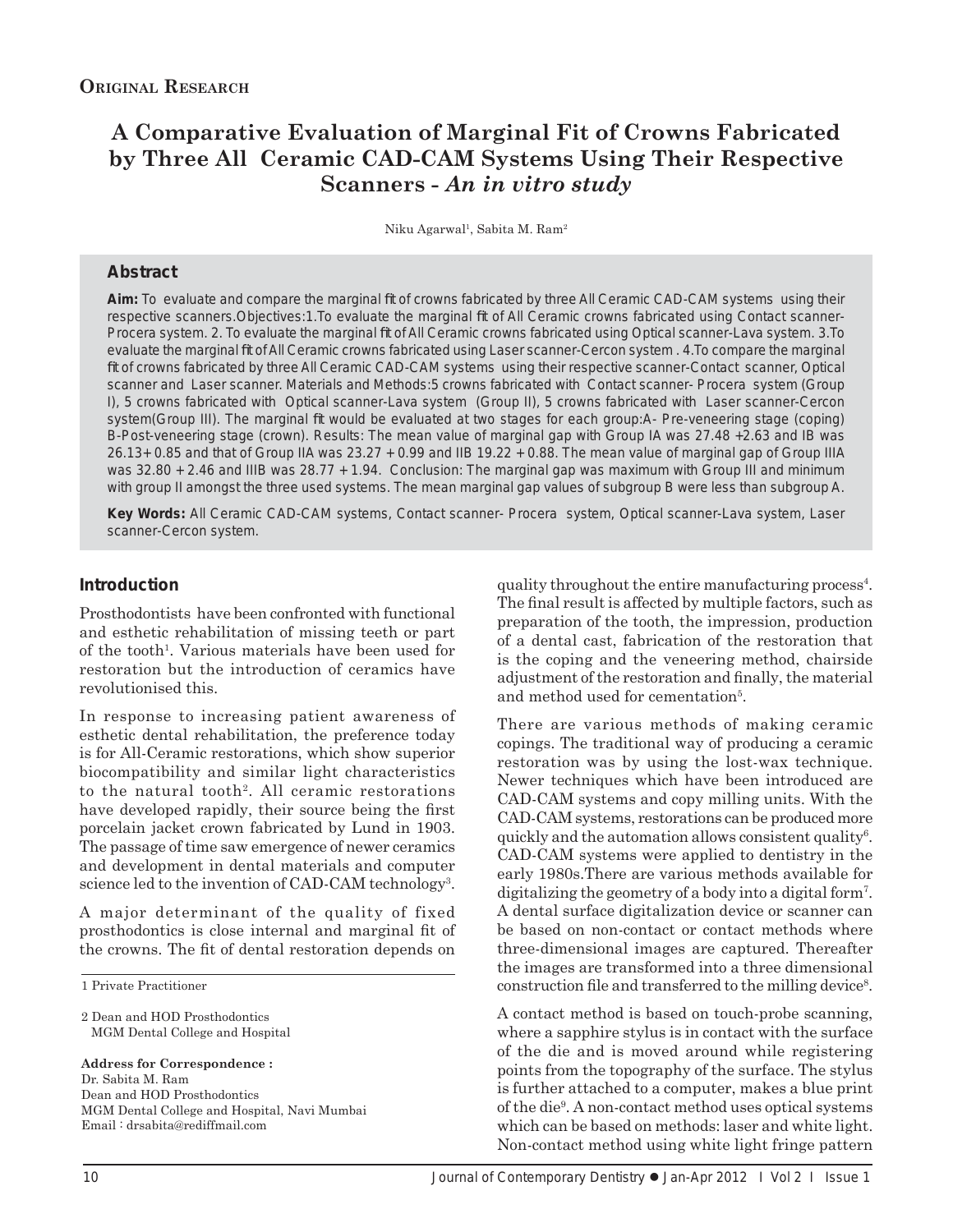

Fig.1 Materials used for master die preparation



Fig.2 Contact scanner – Procera system



Fig.3 Optical scanner - Lava system



Fig. 4 Laser scanner - Cercon system

reads and measures approximately about 1,20,000 points and digitalizes it to a  $3-D$  soft image<sup>10</sup>.

Non-contact method using laser scanner projects the laser onto the object and digital camera registers the information. The data is digitalized and converted by the integrated computer unit using complex software algorithms. This digitalization method makes it possible to digitalize negative shapes as well as soft or brittle materials $11$ .

With the improvement in the ceramic technology, ceramic with better esthetics and strength have been made available. The marginal fit is one of the most important factor towards the success of a restoration<sup>12</sup>. Thus, how the scanning device affects the marginal fit of the restoration needs to be studied. Therefore, this study was planned to evaluate the marginal fit of All-Ceramic crowns fabricated using CAD-CAM technology with their respective scanning methods.

### **Materials and Instruments used for Master Die Preparation (Fig 1):**

i) Typhodont Right Maxillary Central Incisor

ii) Micro-motor with contra-angle hand piece iii) Diamond Points-

Torpedo, Wheel shaped, Tapered and Finishing points A. Materials, Instruments and Equipments used for Fabrication of Copings by the three all Ceramic CAD-CAM Systems:

1. ALL CERAMIC COPING FABRICATED USING CONTACT SCANNER OF THE PROCERA SYSTEM

a) Materials used for coping fabrication:

Composition:

Zirconium oxide (99.9%)

Other oxide

Colouring oxides

b) Equipment (Fig 2):

Contact scanner - Procera system

 Computer-controlled design digital scanning device consisting of a sapphire stylus, a rotating platform that is attached to a computer, which via modem sends the scanned image.

2. ALL CERAMIC COPING FABRICATED USING OPTICAL SCANNER OF THE LAVA SYSTEM

> a) Materials used for coping fabrication: Composition: Zirconium oxide

Other oxide

Colouring agents

b) Equipment (Fig 3):

Optical scanner - Lava system

 Optical scanner uses white light fringe pattern, reads and measures approximately about 1,20,000 points and digitalizes it to a  $3-D$  soft image<sup>10</sup>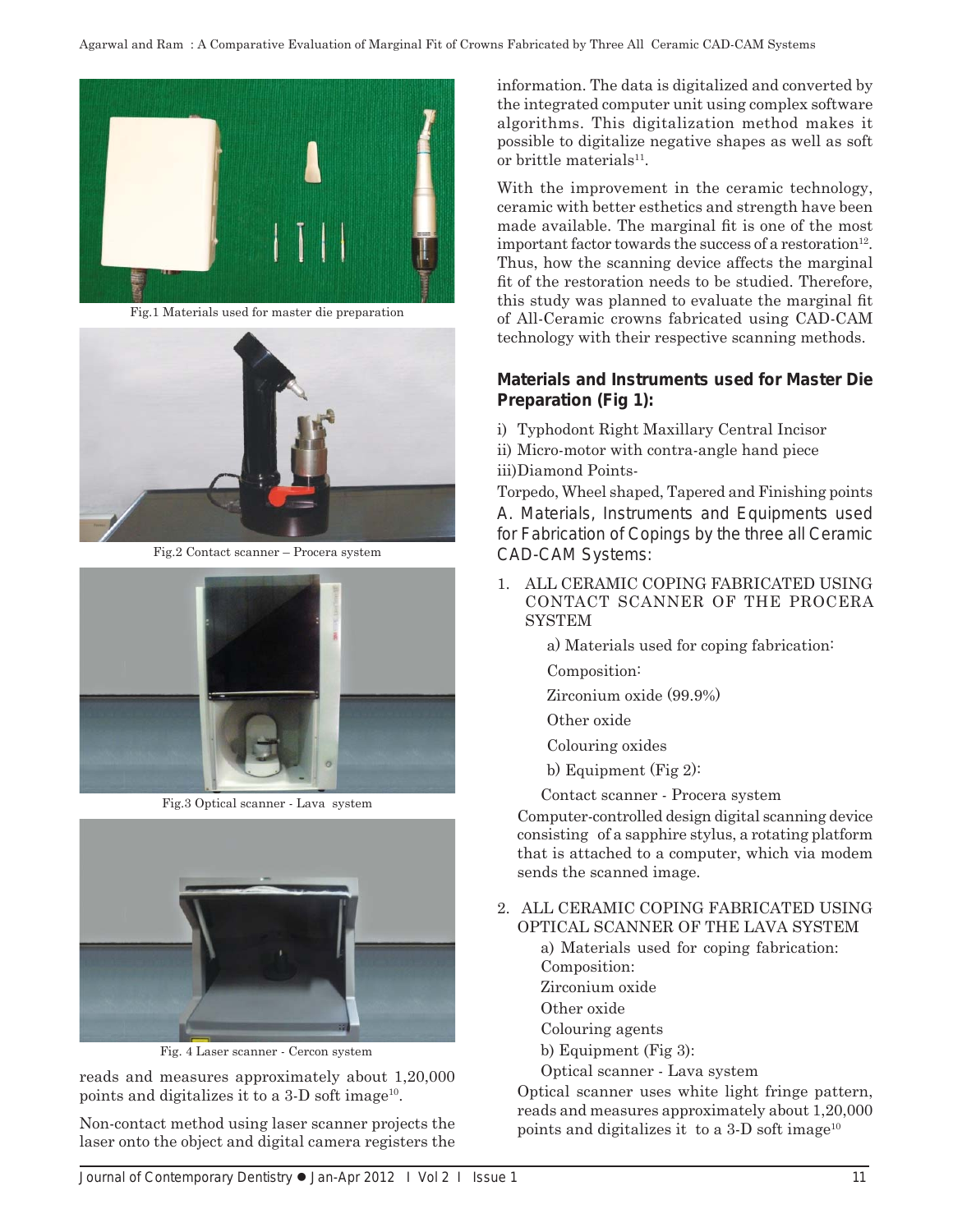

Fig.5 Ceramic veneering material



Fig.6 Instruments used for application and finishing of veneering ceramic



Fig.7 Ceramic furnace



Fig.8 Equipment used for evaluation of marginal fit

# 3. ALL CERAMIC COPING FABRICATED USING LASER SCANNER OF THE CERCON SYSTEM

 a) Materials used for coping fabrication: Composition : Yttria-stabilized tetragonal zirconia 5%, Hafnium oxide 2%, Other oxides 1%

- b) Equipment (Fig 4):
- Laser scanner Cercon system

Laser scanner projects the laser onto the object and digital camera registers the information. The data is digitalized and converted by the integrated computer unit using complex software algorithms. This digitalization method makes it possible to digitalize negative shapes as well as soft or brittle materials<sup>11</sup>.

#### B. MATERIALS, INSTRUMENTS AND EQUIPMENTS USED FOR VENEERING CERAMIC:

- i) Ceramic material (Fig 5):
	- Nobel Rondo Ceramics
	- Lava Ceram Ceramics
	- Cercon Ceram Ceramics
- ii) Instruments (Fig 6):
	- Sable paintbrushes
	- Artery forceps
	- Mixing pad and spatula
	- Tissue paper

iii) Equipment (Fig 7):

Ceramic Furnace

# C.EQUIPMENTS USED FOR EVALUATION OF MARGINAL FIT:

i) Optical Microscope  $(100X)$  magnification) with Image Analyzer (Olympus  $GX51$ ) (fig 8).

The software analyzes the image of the marginal gap and with the help of an in-built grid, the gap can be measured in micrometers and the results were noted.

### **Method**

The study was divided in the following steps :

#### A. FABRICATION OF MASTER DIE(Fig 9,10):

Replica of the right maxillary central incisor was selected and prepared to receive a full veneer allceramic restoration following the biomechanical principles of tooth preparation, to achieve a master die. A rounded shoulder gingival finishing line was prepared. Care was taken not to leave any sharp line angles and point angles.

On the circumference of the root, eight equidistance points were marked from where the marginal gap of the respective sample would be measured.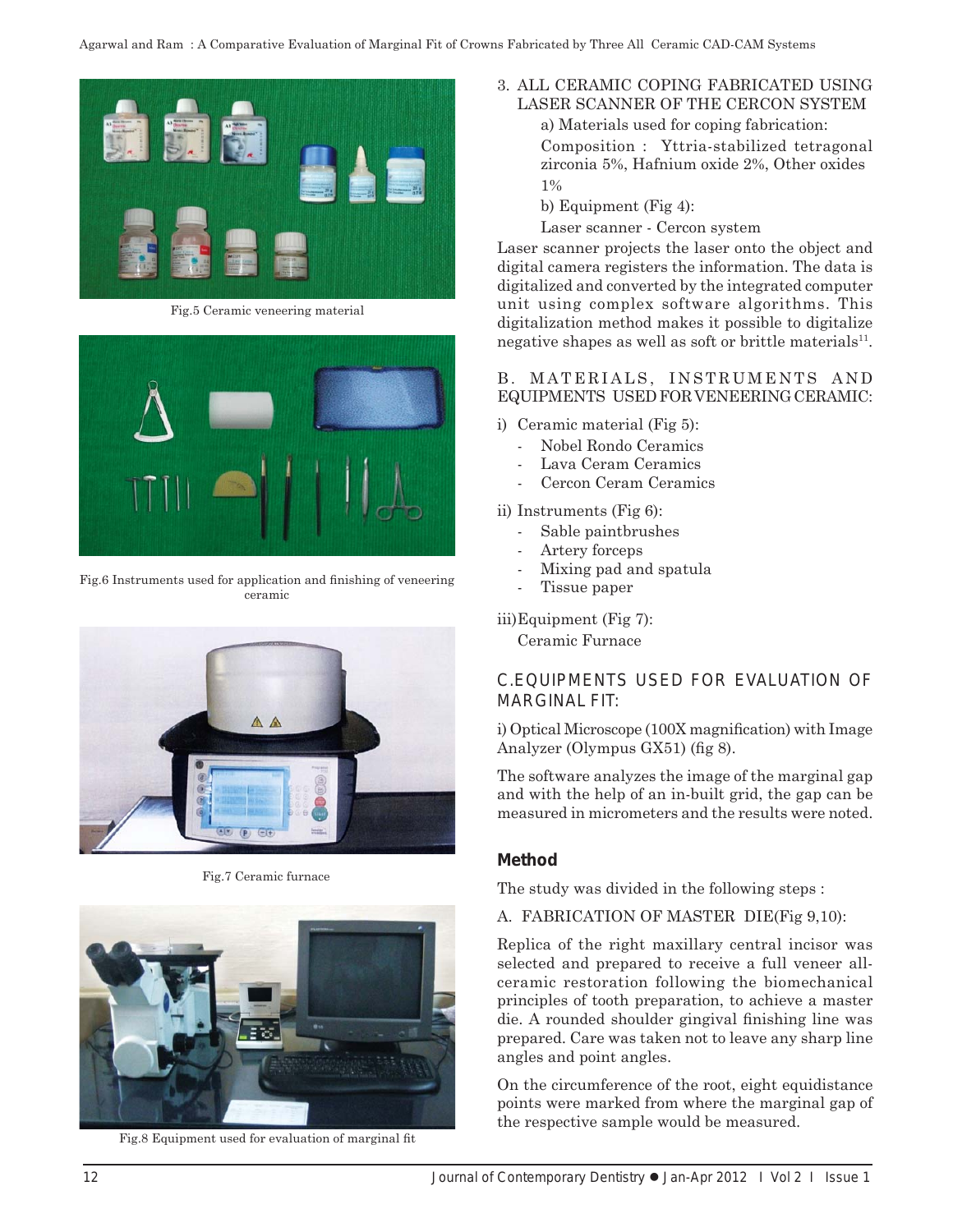

Fig.9 Preparation of the typhodont Tooth



Fig.10 Master die with markings



Fig.11 Scanning of master die with Contact scanner- Procera system



Fig.12 Two dimensional scanned image of the master die-Procera system



Fig.13 Computer generation of the All Ceramic CAD-CAM coping - Procera



Fig.14 All Ceramic CAD-CAM Copings - Procera system



Fig15 Scanning of master die with the master die- Lava system



Fig16 Two dimensional scanned image of Optical scanner- Lava system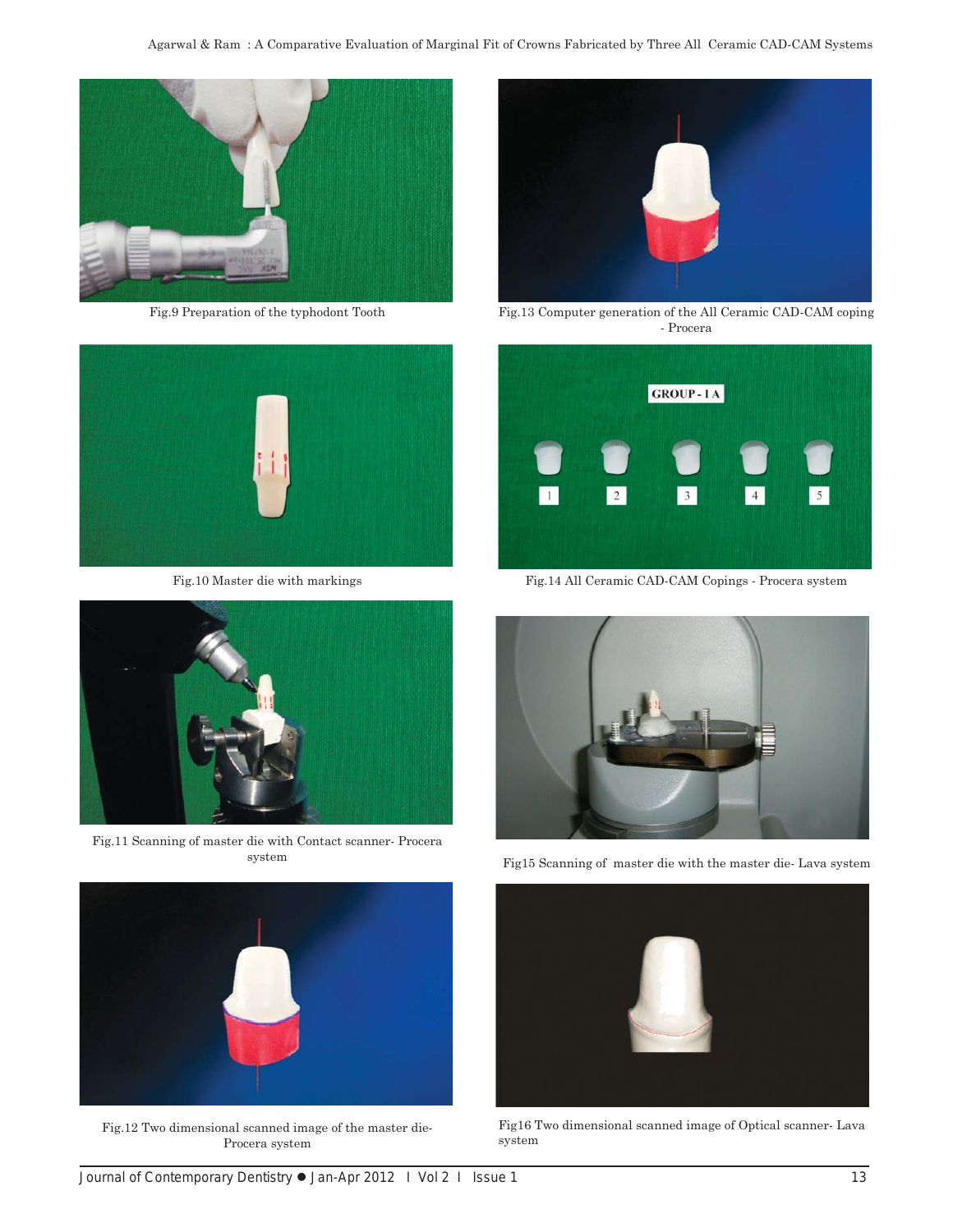

Fig.17 Computer generation of the All Ceramic CAD-CAM coping - Lava system



Fig.18 All Ceramic CAD-CAM Copings - Lava system



Fig.19 Scanning of master die with Laser scanner - Cercon system



Fig.20 Two dimensional scanned image of the master die - Cercon system



 Fig.21 Computer generation of the All Ceramic CAD-CAM coping - Cercon system



Fig.22 All Ceramic CAD-CAM copings - Cercon system



Fig.23 Evaluation of marginal fit of crown pre-veneering (coping)



Fig.24 Image of coping captured by the image analyzer along with the measurement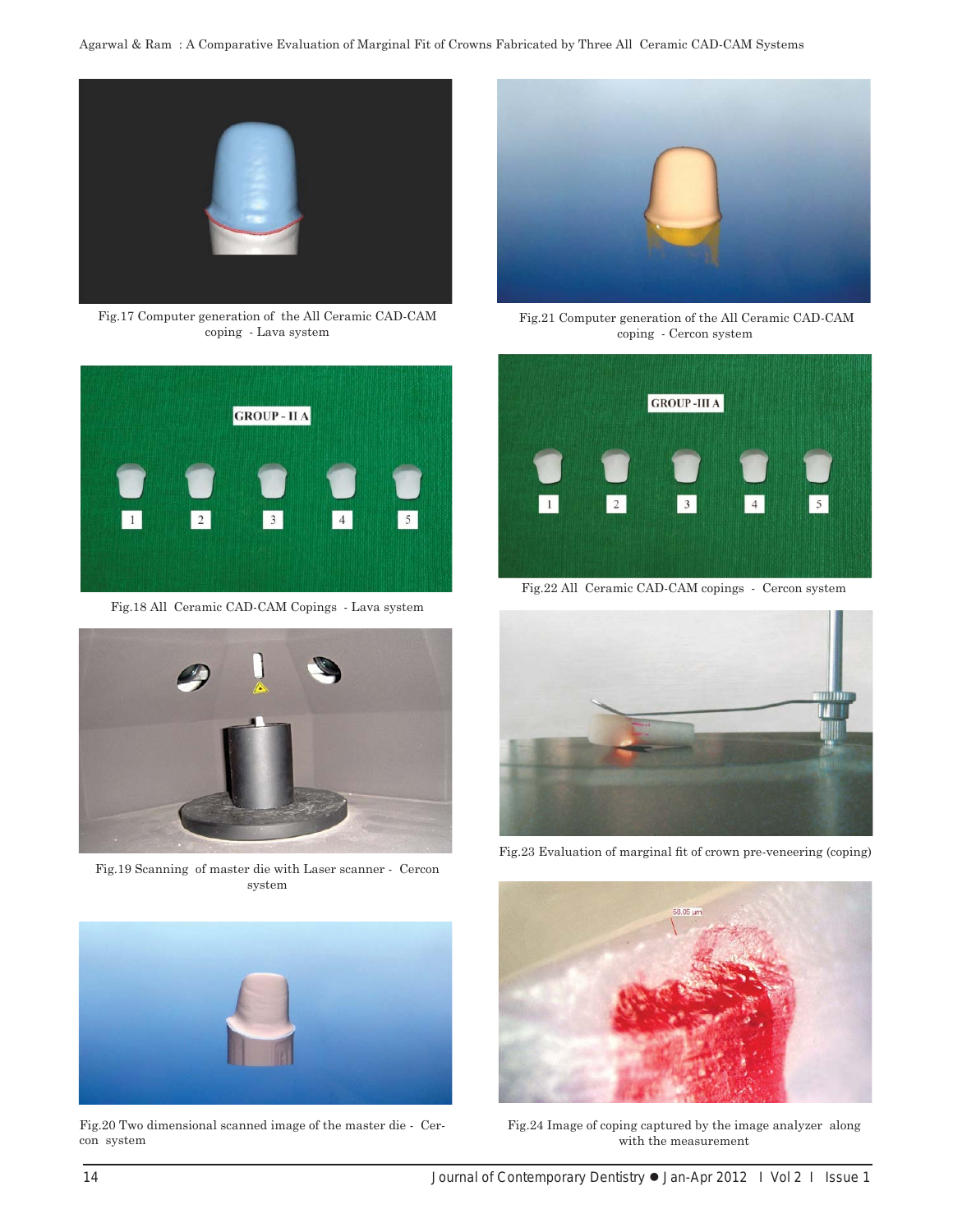# **B. FABRICATION OF SAMPLES:**

Crowns were fabricated by each of the All Ceramic CAD-CAM system using their respective scanner and they were grouped as follows:

Group I 5 crowns fabricated with Contact scanner-Procera system

Group II 5 crowns fabricated with Optical scanner-Lava system

Group III 5 crowns fabricated with Laser scanner-Cercon System

To evaluate the marginal fit, the Groups were further divided into

Groups A: Pre-veneering stage (coping)

Groups B.: Post-veneering stage (crown)

GROUP I: All Ceramic CAD-CAM system using Contact scanner-Procera system (Fig 11, 12, 13, 14)

The Contact scanner of the Procera system was used to scan the master die.

The master die was mounted on a rotating platform in a digital scanning device that was attached to a computer. The sapphire stylus was held against the die placed on a rotating platform, with a light pressure of 20 gm to ensure close contact during the scanning process. The die was rotated, and the scanning probe, with the sapphire stylus, approached the die at a  $45^{\circ}$ angle<sup>12</sup>. At each angle of rotation, the position of the stylus was recorded and 360 readings were registered along the whole circumference of the master die. Following each complete rotation, the stylus got elevated by 200 μm, and another cycle of recording was taken until the entire preparation was digitalized.

After scanning of the master die, two-dimensional image got displayed on the computer screen. The finish line was marked by enlarging the image of the margin; with help of computer stroke commands and the software interpolated the segment between the marks.

The next step was to decide the thickness of the coping, which was kept at 400 μm as advised by the company for anterior restorations. After designing of the coping, a file was saved in the computer and was sent via e-mail to the production station in Sweden. Five copings of CAD-CAM zirconia (Procera) all ceramic system were ordered from Sweden.The copings were examined for quality control and received for the evaluation.

GROUP II: All Ceramic CAD-CAM system using Optical scanner-Lava system (Fig 15, 16, 17, 18) The Optical scanner of the Lava system used to scan the master die.

The master die was mounted on a rotating platform in an optical scanning device Lava Scan that was attached to a computer. The rotating platform of the scanner rotates at different angles and approximately 1,20,000 data points are measured and digitalized.

After scanning the die, the three dimensional image got displayed on the computer screen. The finish line was marked by enlarging the image of the margin, with help of computer stroke commands and software Lava CAD.

The next step was to decide the thickness of the coping, which was kept at 0.4mm as advised by the company for anterior restorations. After designing of the coping, the 3D shape was milled from a presintered zirconia oxide blank using hard metal tools. The milling time for the crown was 35 minutes. After the milling process got completed the manual finishing was carried out before sintering takes place. The colouring of the framework was also done before sintering process. The framework was coloured using shade guide which corresponds to Vita classic shade guide. Then fully automated, monitored sintering process was done with no manual handling in a special furnace, the Lava Therm for 11hr including heating and cooling phase at 1500oC . Five copings of CAD-CAM zirconia oxide (Lava) all ceramic CAD-CAM system were prepared and were ready for evaluation $11$ .

GROUP III: All Ceramic CAD-CAM system using Laser scanner-Cercon system (Fig 19, 20, 21, 22)

The Laser scanner by Cercon system was used to scan the master die.

The master die was mounted on a rotating platform and scanned using Cercon eye laser scanner. The Cercon eye scanner scans the die using a three camera system as well as a laser, for extremely precise measurements. The digital output of the Cercon eye was visualized on computer monitor and was customized using the Cercon Art CAD Module which designed the core framework in virtual 3-D. The system utilizes a unique instrument, Cercon Move, which is a 3-D navigation tool providing an easy way to visualize all the dimensions of the design on screen

Once the design phase was completed, the file was sent to Cercon Brain for milling. The milling machine milled the Cercon zirconia block which comes in two color- white and natural shade, the zirconia block used for this study was natural shade zirconia block. The sample was milled from presintered zirconia block in an enlarged size. The enlargement factor was compensated for the sintering shrinkage (18% linear). The milled sample was sintered in the Cercon Heat furnace at  $1350^{\circ}$ C for six hours<sup>15</sup>. The sample was then finished and polished. Five samples were prepared, finished and polished and were ready for evaluation.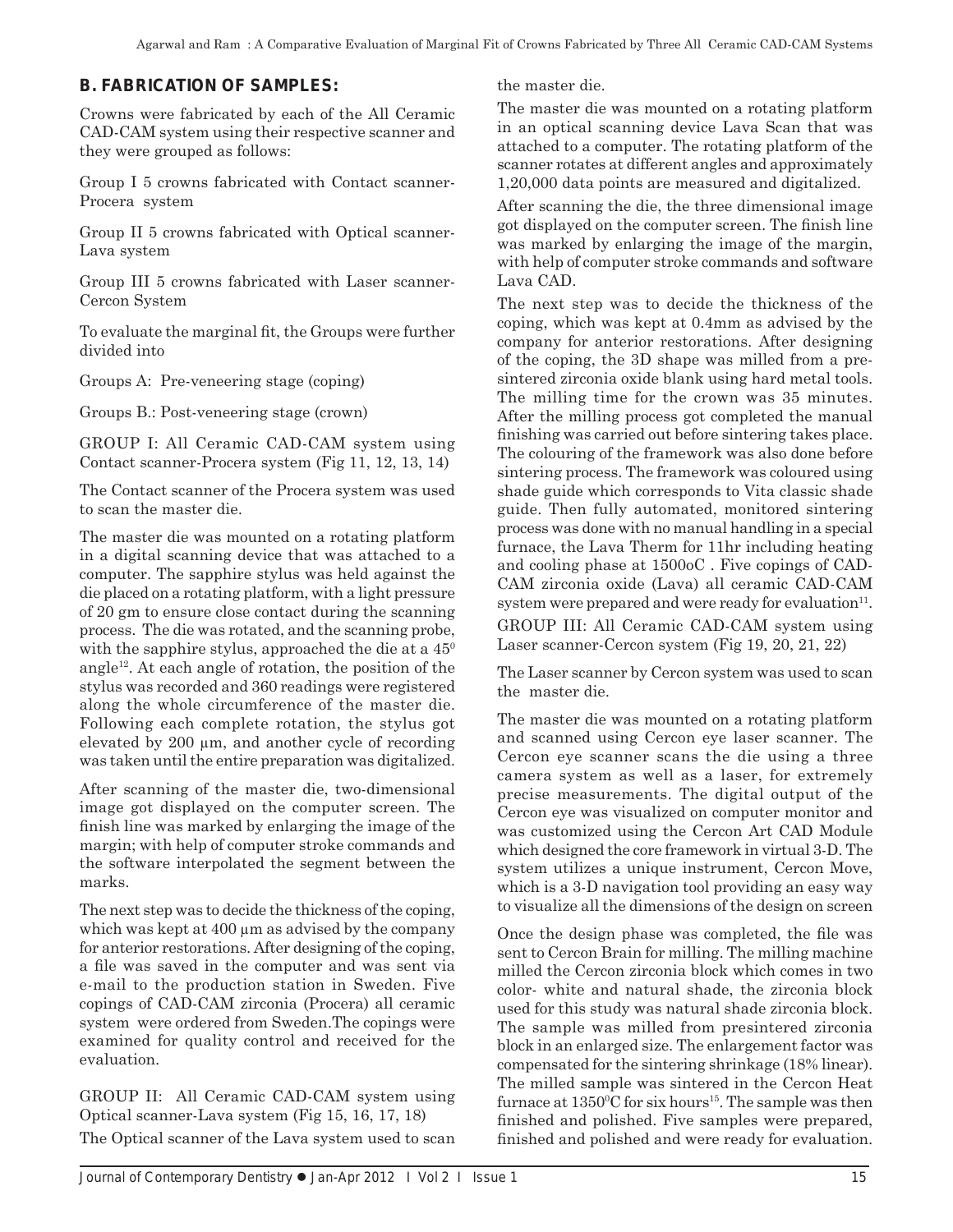

Fig.25 Application of veneering ceramic



Fig.26 Ceramic build-up



Fig.27 Firing of the veneering ceramic



Fig.28 All Ceramic CAD-CAM crowns - Procera system

### **C. EVALUATION OF MARGINAL FIT OF CROWNS AT PRE-VENEERING STAGE (COPINGS) (Fig 23, 24):**

Crowns of groups I, II, III at the preveneering stage (copings) were placed on the master die and secured in position with adhesive plaster tape to prevent displacement. The marginal fit was evaluated, by placing it on the Optical Microscope table. Measurements were made at eight predetermined points marked on the circumference of the root. The image of the marginal gap between the coping and master die was focused under the microscope of 100X magnification. The image was then captured on the computer screen. Image analyzer with the inbuilt grid facilitated the measurement of gap between the coping and the master die. The readings were noted and analyzed statistically.

# **D. APPLICATION AND FIRING OF VENEERING CERAMIC OVER COPINGS(Fig 25, 26, 27, 28, 29,30):**

All the copings were cleaned by a steam jet cleanser just prior to the ceramic build up. The ceramic build up was done for each group using the respective ceramic material as per the manufacturers' instructions.

The crowns of each group were then subjected to firing cycles in the ceramic furnace programmed at temperature specific to each of the system.

Group I- B : - Ceramic Build up was done with Nobel Rondo Ceramic material.

Group II-B : - Ceramic Build up was done with Lava Ceram Ceramic material

Group III-B: - Ceramic Build up will be done with Cercon Ceram Ceramic material

# **E. EVALUATION OF MARGINAL FIT OF CROWNS AFTER APPLICATION AND FIRING OF VENEERING CERAMIC(Fig 31, 32):**

The crowns were placed on the master die and secured in position with adhesive plaster tape. The marginal fit was evaluated in the similar manner as for copings. The measurements were made at the same predetermined points for each crown. The readings were noted and analyzed statistically.

#### RESULTS

The observations were statistically analyzed to comparatively evaluate the values obtained. The student 't' test was applied to the data to test separate differences by permutation and combinations. Student's unpaired 't' test was also used to analyze and compare each group with the other groups individually and decide whether their comparisons were statistically significant statistical analysis. The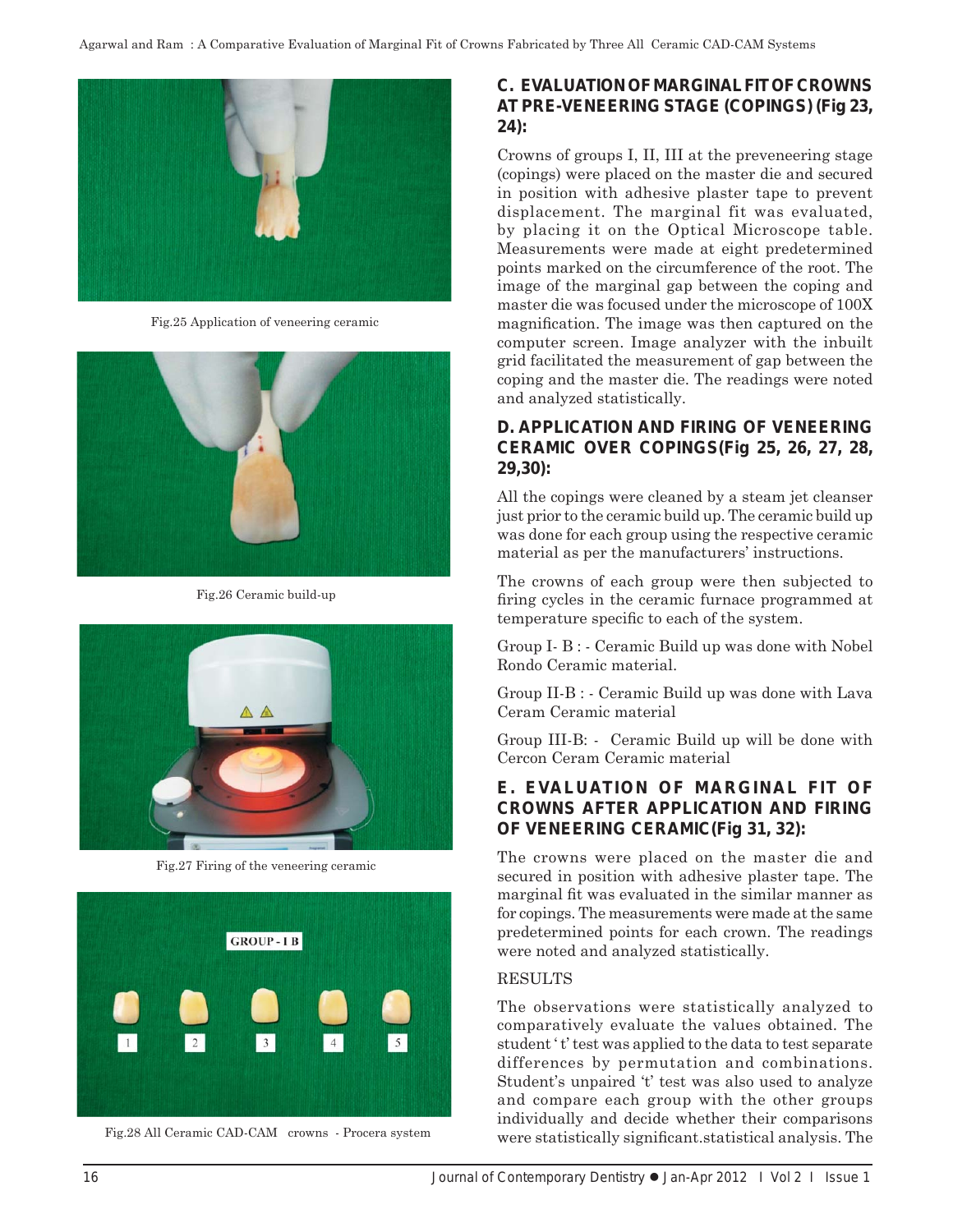mean value of marginal gap with Group IA was 27.48 +2.63 and IB was 26.13+ 0.85 and that of Group IIA was 23.27 + 0.99 and IIB 19.22 + 0.88. The mean value of marginal gap of Group IIIA was 32.80 + 2.46 and IIIB was  $28.77 + 1.94$ . The marginal gap was maximum with Group II. The mean marginal gap values of subgroup B were less than subgroup A.

# **Tables**

| <b>GROUPS</b> |                     |                       |                     |                       |
|---------------|---------------------|-----------------------|---------------------|-----------------------|
|               | Mean<br>Value<br>μm | Standard<br>Deviation | Mean<br>Value<br>μm | Standard<br>Deviation |
|               | 27.48               | 2.63                  | 26.13               | .85                   |
| H             | 23.27               | .99                   | 19.22               | .88                   |
| Ħ             | 32.80               | 2.46                  | 28.77               | 1.94                  |

# **MEAN AND STANDARD DEVIATION VALUES**

### **Graph: THE MEAN VALUES OF MARGINAL DISCREPANCY FOR GROUP I, II AND III, PRE-VENEERING**



Graph 1





# **Discussion :**

The marginal fit of restorations is of particular interest and is an important quality criterion for the evaluation of dental restoration. The presence of marginal discrepancies in the restoration exposes the luting agent to oral fluids, leading to more rapid rate of cement dissolution<sup>21</sup>. The resultant micro leakage permits the percolation of liquids, food, oral debris and other substances that are potential irritants

for vital pulp<sup>22</sup>, thus leading to poor prognosis of the restoration<sup>22-26</sup>.

This study was planned to evaluate and compare the marginal fit of All Ceramic crowns fabricated by the three scanning systems, namely Contact scanner (Procera CAD-CAM system), Optical scanner (Lava CAD-CAM system), Laser scanner (Cercon CAD-CAM system) as per the manufacturer's instructions. The marginal fit was evaluated at eight predetermined points marked on circumference of the root of the master die, under an optical microscope at 100x magnification.

The error incurred at each step of the fabrication of the crowns would either compound or offset the previous errors. Although the number of steps involved in the fabrication of the samples were not a direct indication of the quality of the marginal integrity. One may suggest that the more steps involved and the more sensitive techniques, the more likely it is that the technical errors would occur.

The results of this study showed that significant differences were found among the systems suggesting that the different fabrication procedure accounted for the marginal discrepancy of the ceramic systems. Fabrication of the Contact scanner (Procera CAD-CAM system) all ceramic samples were done by digitalization of the master die. The data input was determined by the sensitivity of the probe, which has a mean shape related error of 27.48 μm in a complete revolution. The stylus of the scanner approaches the die at a 45º angle. At each angle of rotation the position of the stylus is recorded and 360 readings are registered.

Evaluation of All Ceramic crowns fabricated by Optical scanner (Lava CAD-CAM system) reported a marginal discrepancy of a mean of 23.27 μm, which included the inaccuracies caused by the CAD-CAM system. The rotating platform of the scanner rotates at different angles and approximately 1,20,000 data points are measured and digitalized.

Evaluation of All Ceramic crowns fabricated by Laser scanner (Cercon CAD-CAM system) reported a marginal discrepancy of a mean of 32.80 μm. The Cercon Eye Laser scanner scans the die using three camera system and a laser. An instrument-Cercon Move then navigates around the die to get 3D visualization of all the dimensions.

Out of these three systems the Contact scanner<sup>11</sup> works on a touch probe technique at 45º angle, where 360 readings are taken, the Optical scanner rotates at different angles and takes  $1,20,000$  readings<sup>13</sup> whereas, the Laser scanner works on three camera and a laser, and an instrument Cercon Eye navigates to get the readings $13$ . Thus the variations in the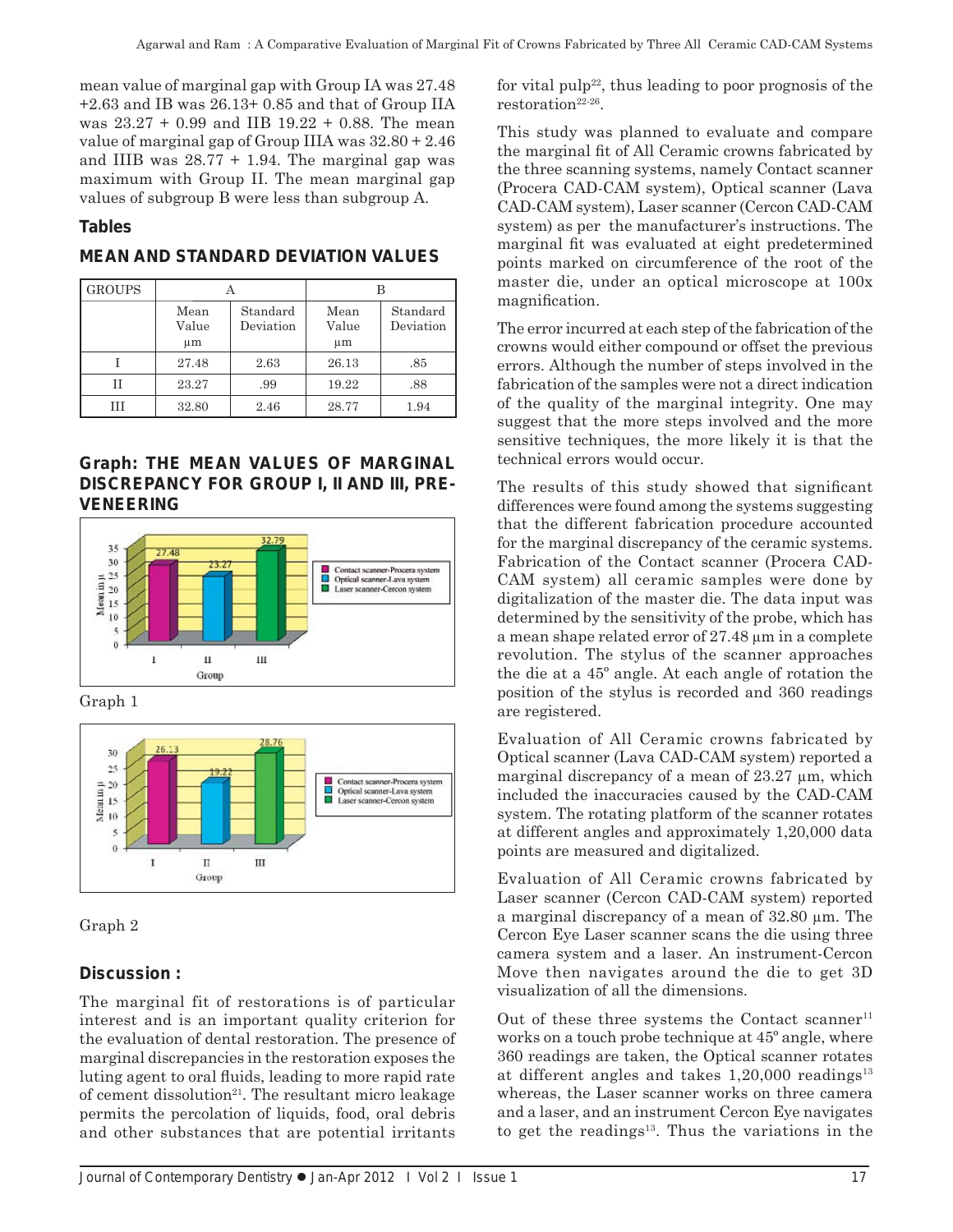

Fig.29 All Ceramic CAD-CAM crowns - LAVA system



Fig.30 All Ceramic CAD-CAM crowns - Cercon system



Fig.31 Evaluation of marginal fit of crowns post-veneering



Fig.32 Image of crown captured by the image analyzer along with the measurement

marginal discrepancies of the All Ceramic crowns could be attributed to the above mentioned factors.

The results of this study suggested that the mean marginal discrepancy of the systems follows in descending order: Optical scanner (Lava CAD-CAM system), Contact scanner (Procera CAD-CAM system), Laser scanner (Cercon CAD-CAM system). However according to a consensus between various authors that marginal openings below 120 μm are clinically acceptable26, the mean of marginal discrepancy recorded in all the three systems were in accepted clinical range.

It was also observed that the marginal discrepancy of all the three systems was reduced after application and firing of veneering ceramic. Though this difference was statistically insignificant, an explanation for the same is based on the physical properties of the materials $^{22}$ . There is an inward compressive contraction of the veneered ceramic layer. This could have lead to the resultant decrease in the marginal discrepancy of the All Ceramic crowns. Similar observation was obtained by Buchanan in his study on the two metal ceramic systems. There was a decrease in the marginal gap of the samples after ceramic firing due the contraction of opaque ceramic layer<sup>23, 24</sup>.

The mean marginal discrepancy of 30.12 μm of the CAD-CAM zirconia (Procera) samples in this study was not in agreement with the findings of Sulaiman and Chai24 who found a mean marginal discrepancy of 83μm, Suafrez and Pablo<sup>11</sup> who found mean marginal gap of  $71\mu m$  with a rounded shoulder finish line design. Albert and Mowafi<sup>25</sup> also reported the mean marginal discrepancy of 54μm. Conversely,  $Quantas and Oliveira<sup>17</sup> who found the mean marginal$ discrepancy before cementation as 25μm, which supports the results of this study.

Similar study was done by Florian Beuer, Michael Naumann, Wolfgang Gernet, John A. Sorensen in the year 2008 to compare the precision of crowns fabricated with Procera zirconia CAD-CAM system and Lava CAD-CAM system. Mean gap dimensions at the marginal opening for Lava and Procera were  $15(+/- 7)$  µm and  $9(+/- 5)$  µm respectively. However, within the limitation of the study, the results suggest that the accuracy of both investigated systems is satisfactory for clinical use<sup>26</sup>.

### **Limitations of the Study**

An explanation for disagreement with similar studies<sup>14,11,17,26</sup> could be the variation in the method used for fabrication and measuring the discrepancies as well as variation in the number of readings taken for each sample. This study was limited by the fact that it was an evaluation with a limited sample size. Further studies regarding the influence of different